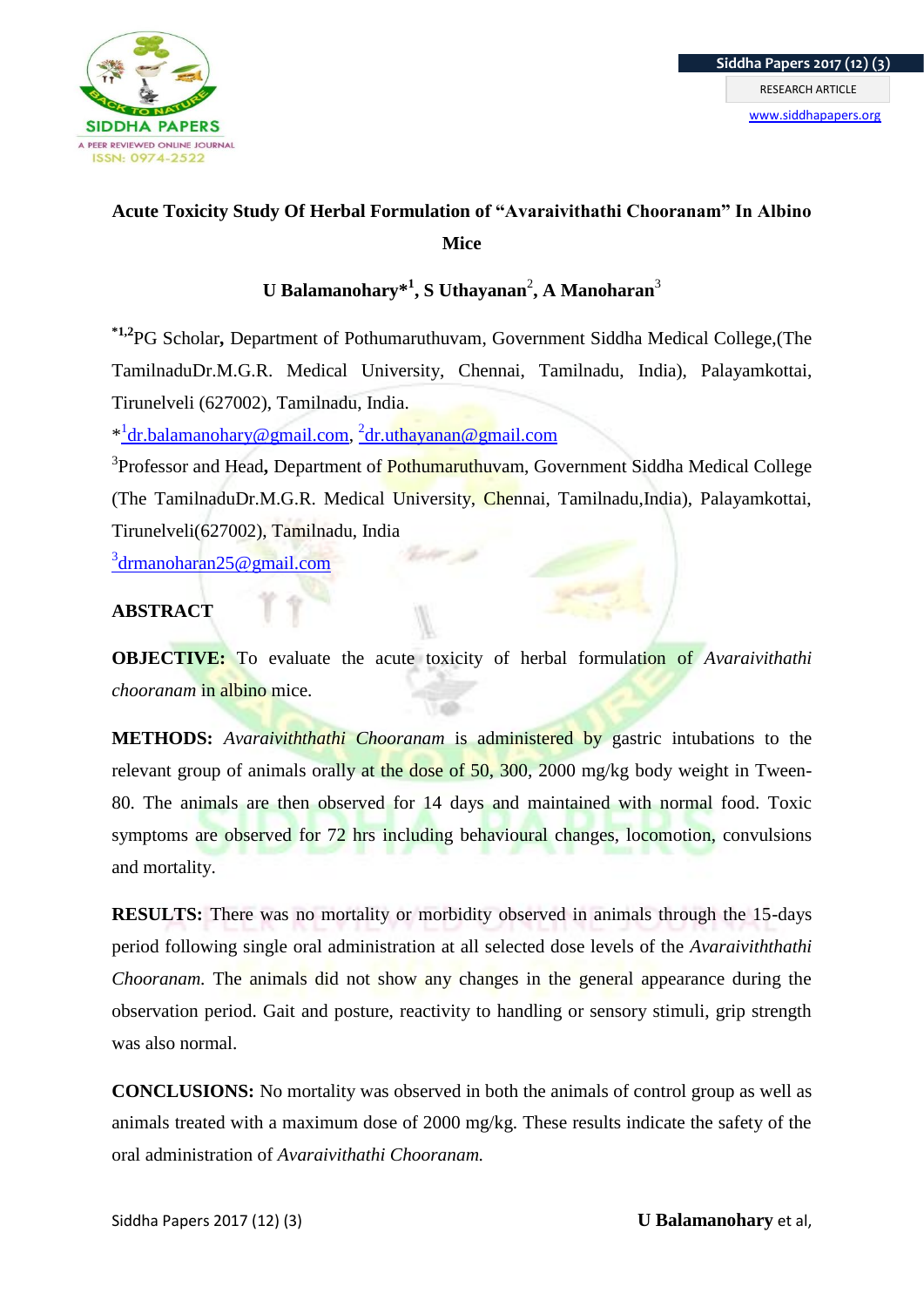#### **Key words**

*AvaraivithathiChooranam*, Albino Mice, Acute -Toxicity, Dose

#### **INTRODUCTION**

The herbal formulation of *Avaraivithathi chooranam* is very effective in treated Diabetes and their complications. Herbal drugs are alternative medicines for treatment of various diseases due to their assumed suitability, effectiveness, affordability, safety and low cost <sup>[1].</sup> There is also an emerging increase in the consumption of herbal formulations by the public because of the strong belief that these products are natural; hence, they are safe for the treatment of ailments <sup>[2]</sup>. However, herbal preparations assumed to be safe may contain contaminants such as heavy metals  $^{[3]}$ , aflatoxins and pathogenic microbes due to the manner in which they are prepared or as a result of acquisition of metals (e.g. cadmium) from the soil  $[4,5]$ . Determination of acute oral toxicity is usually the initial screening step in the assessment and evaluation of the toxic characteristics of all compounds. The types of toxicity tests which are routinely performed by pharmaceutical manufacturers in the investigation of a new drug involve acute, sub-acute and chronic toxicity. Acute toxicity is *involved* in estimation of LD50 (the dose which has proved to be lethal (causing death) to 50% of the tested group of animals).[6]The various dosage forms of *Avaraivithathichooranam* were analysed for their acute toxicity profile with reference to behavioural aspects in Albino mice. The limit test dose of 2000mg/kg body weight was used following OECD guidelines. <sup>[7]</sup>

#### **MATERIAL AND METHODS**

The herbal formulation *Aavaraivithathi Chooranam* was taken from the text book of *Sarabendra Vaidya Muraikal Neerizhivu Chikitsai.*

#### **Ingredients of** *AvaraivithathiChooranam*

*Avaraivithathichooranam* contains Seeds of *Avarai* (Seeds of *Cassia auriculata*), Juice of *Atthippattai* (Bark juice of *Ficusrecemosa*), Juice of *Maruthampattai* (Bark juice of *Terminaliaarjuna*), Juice of *Nellippazham* (Fruit juice of *Phyllanthusemblica*), Juice of *Thanneervittankizhangu*(Tuber juice of *Asparagus recemosus*), Juice of *Vazhaikkizhangu*(Tuber juice of *Musa paradisiaca*), Juice of *Nerunjiver* (Root juice of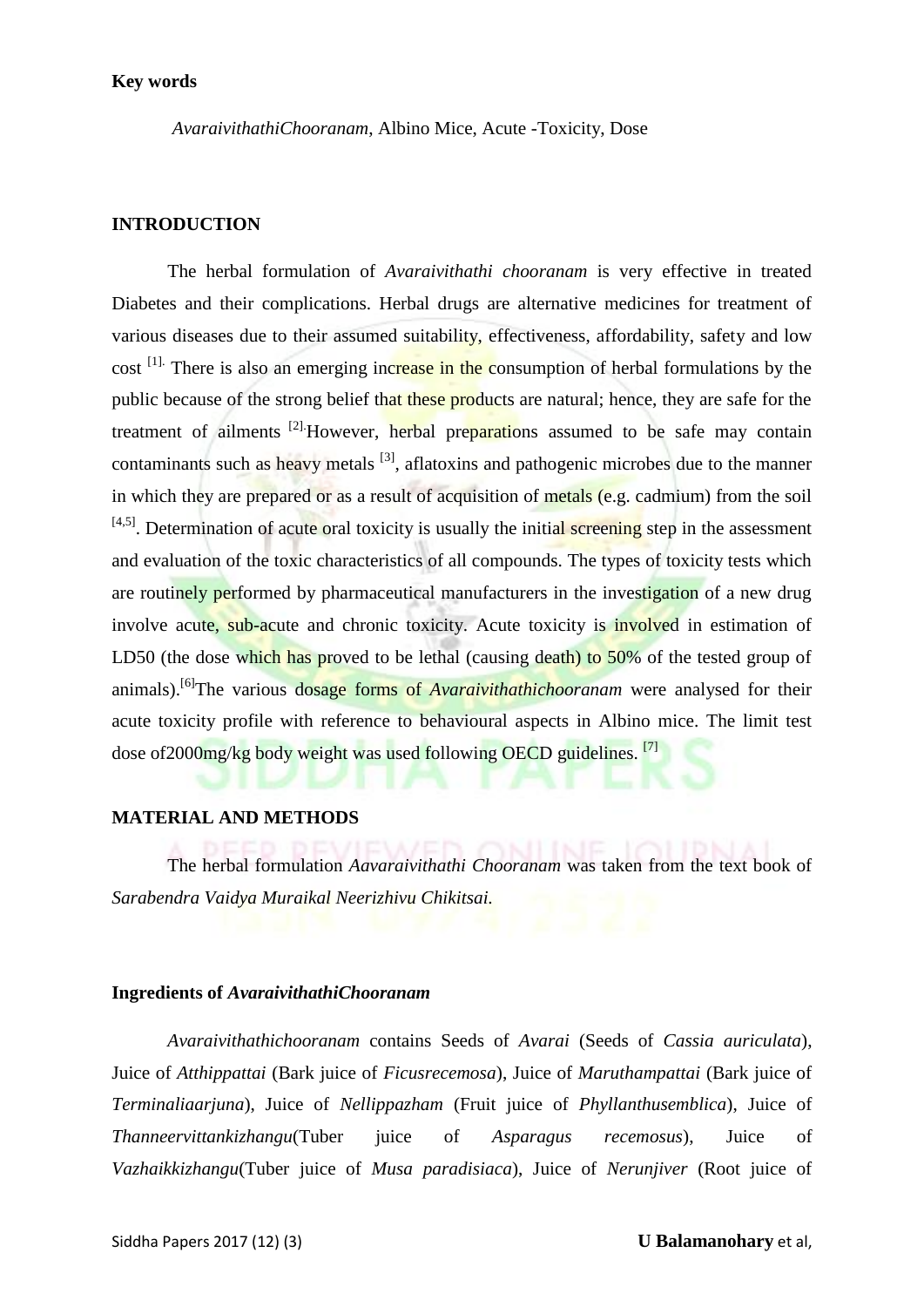*Tribulusterestris*), Juice of *Seendhilkodi* (Juice of *Tinosporacordifolia*), Juice of *Sanbagapoo* (Flower juice of *Micheliachampaca*), Juice of *Kattrazhai* (Sap juice of *Aloe barbadensis*).[8]

#### **Preparation of** *AvaraivithathiChooranam*

*Avaraivithathichooranam* was prepared by the following method. The seeds of *Cassia auriculata* were soaked and dried each day in the 9 juices for each one day respectively. Then the seeds were dried in the shade until completely evaporated the moisture content. Then made into fine powder and kept in dried air tight container. <sup>[8]</sup>

### **Acute Toxicity Study**

The present study work was conducted inK.M. College of Pharmacy, Madurai - 625107. The herbal preparation *Avaraivithathichooranam*administered orally following acute oral toxicity of *AvaraiviththathiChooranam* is carried out as per the guidelines Organization of Economic Co-operation and Development (OECD) -423 guidelines after the animal ethical clearance from Institutional Animal Ethics Committee.The experiment was approved by the institutional ethical committee (IAEC) under CPCSEA (approval no:TNMGRMU/KMCP/IEAC/316)

The Swiss albino mice are fasted overnight and provided only water, after which the *AvaraiviththathiChooranam* is administered by gastric intubations to the relevant group of animals orally at the dose of 50 mg/kg body weight in Tween-80. The animals are then observed for 14 days and maintained with normal food. A mortality rate of 2 or 3 animals in 14 days is recorded and the dose is said to be toxic dose. But when mortality of one animal is observed, then the same dose is repeated again for confirmation. However, if mortality is not observed, the procedure is repeated for further higher doses such as 300 and 2,000 mg/kg body weight. Toxic symptoms are observed for 72 hrs including behavioural changes, locomotion, convulsions and mortality  $[9, 10]$ .

#### **CAGE SIDE OBSERVATIONS**

Observations include changes in skin and fur, eyes and mucous membranes, and also respiratory, circulatory, autonomic and central nervous systems, and somatomotor activity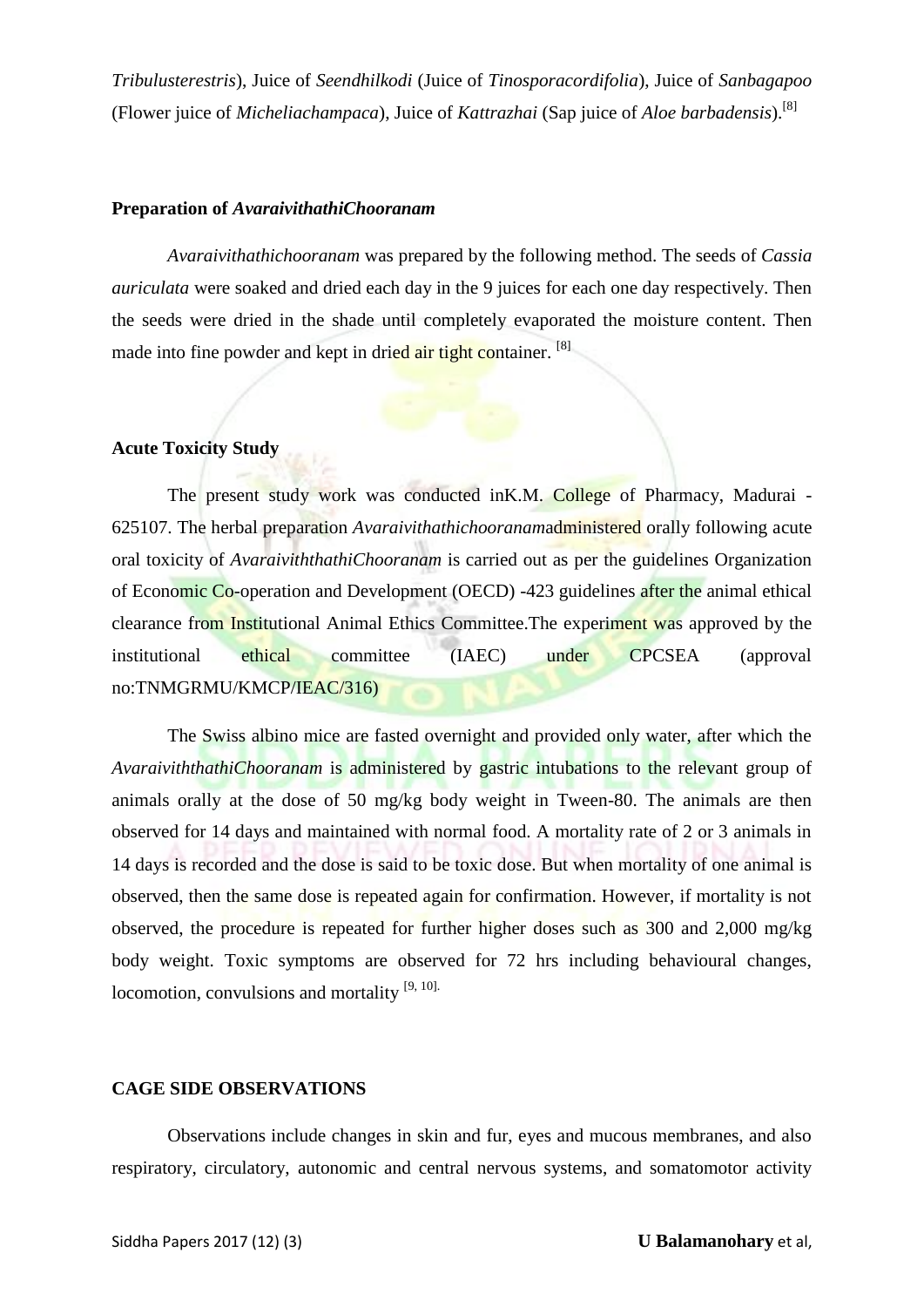and behaviour pattern. Special attention is directed for the observation of tremors, convulsions, salivation, diarrhoea, lethargy, sleep and coma.Body weight, food and water intake are recorded at two-day intervals. Surviving animals are fasted overnight, weighed and humanely killed on the 15th day using anaesthetic ether. All test animals are subjected to gross necropsy.

### **RESULTS AND DISCUSSION**

All the animals were carefully observed for development of any toxic signs or symptoms at different time intervals of  $0$ ,  $30$  minutes, 1, 2, 4, 6, 8, 12 hrs and then daily for period of 14 days. No abnormal sign of symptoms were observed in any of the animal fed with*AvaraiviththathiChooranam*. There was no mortality or morbidity observed in animals through the 15-days period following single oral administration at all selected dose levels of the *AvaraiviththathiChooranam*(Table-1). The animals did not show any changes in the general appearance during the observation period. Morphological characteristics such as fur, skin, eyes and nose appeared normal. No tremors, convulsion, salivation, diarrhea, lethargy or unusual behaviors such as self-mutilation, walking backward and so forth were observed. Gait and posture, reactivity to handling or sensory stimuli, grip strength was also normal. No mortality was observed in any animal indicating its safety. Clinical examinations of all the rats were normal and necropsy findings did not show any remarkable findings.

|                  | Dose $(mg/kg)$ | Sign of Toxicity $(ST.NB^{-1})$ | Mortality $(D.S^{-1})$ |
|------------------|----------------|---------------------------------|------------------------|
| <b>Group I</b>   |                | 0/3                             | 0/3                    |
| <b>Group II</b>  | 300            | 0/3                             | 0/3                    |
| <b>Group III</b> | 2000           | 0/3                             | 3/3                    |

**In Table.1,** acute toxicity study of *Avaraiviththathi Chooranam* on experimental albino mice. The acute toxicity of *Avaraiviththathi Chooranam* on experimental mice was tested using OECD-423 guidelines, where ST- sign of toxicity; NB- normal behavior; D- died; S- survive. Values are expressed as number of animals (n=3).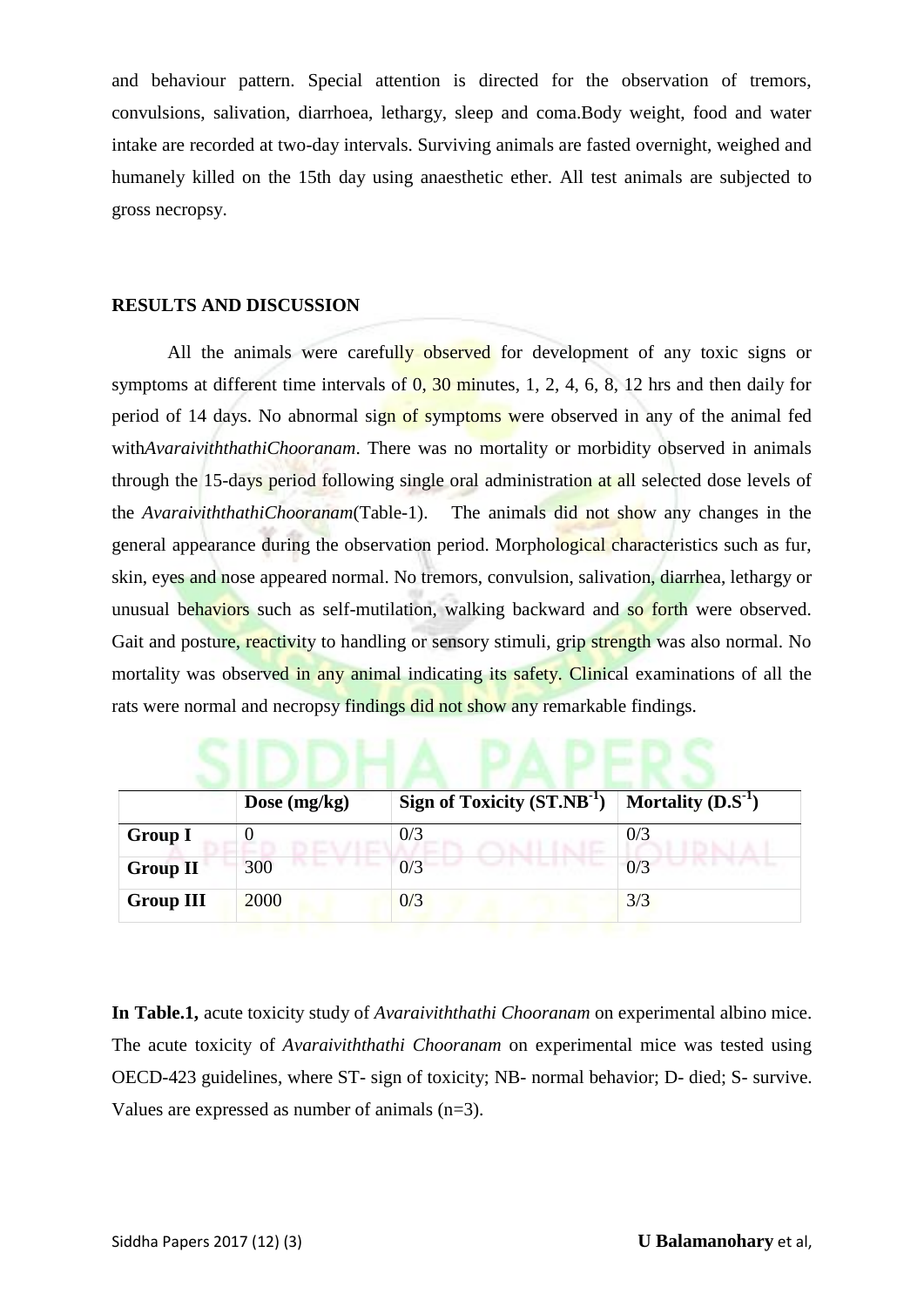#### **CONCLUSION**

Hence, from the present study it can be concluded that the medicine *Avaraiviththathi Chooranam* is nontoxic at the limit dose of up to 2000 mg/kg body weight. Therefore, it can be recommended as a safe product to replace synthetic medicines and for regular usage. Further studies are warranted for determining chronic toxic symptoms.

#### **ACKNOWLEDGMENT**

Author is thankful to HOD, Department of Pothumaruthuvam (PG), Government Siddha Medical College (The TamilnaduDr.M.G.R. Medical University, Chennai, Tamilnadu,India), Palayamkottai, Tirunelveli, Tamilnadu, India.And Vice Principal, K.M.College of Pharmacy, Maduraifor providing infrastructure and facilities to conduct the research trial their kind support.

#### **REFERENCES**

[1] Arya A, Mahmood AA, Batoul SH, Mustafa AM. Screening for hypoglycemic activity on the leaf extracts of nine medicinal plants: in-vivo evaluation. E-J Chem 2012; 9(3): 1196-205.

 $\label{eq:2.1} \mathcal{G}_{\mathcal{P}}(t^{\mu},\rho) = \rho \mathcal{G}$ 

[2] Said O, Khalil K, Fulder S, Azaizeh H. Ethnobotanical survey of medicinal herbs of the Middle East region. J Ethnopharmacol2002; 83: 251-6.

[3] Abou-Arab AA, AbouDonia MA. Heavy metals in Egyptianspices of medicinal plants and the effect of processing on their levels. J Agric Food Chem 2000; 48(6): 2300-4.

[4] Thanaboripat D, Suvathi Y, Srilohasin P, Sripakdee S, Patthanawanitchai O, Charoensettasilp S. Inhibitory effect of essential oils on the growth of Aspergillusflavus. KMITL SciTechnol J 2007; 7: 1-7. WED ONINE JOURNAL

[5] Kneifel W, Czech E, Kopp B. Microbial contamination of medicinal plants-a review. Planta Med 2002; 68(1): 5-15.

[6] ShettyAkhila. J.,Shyamjith, Deepa, Alwar, M.C., 2007.Acute toxicity studies and determination of median lethal dose Current science 93,7, 917.

[7]AbuTahaNael, A., Alkhawajah, M., Aziz Raveesha, K.K., 2008. Acute and subacute toxicity studies of Perseaamericana Mill (Avocado) seed in rats. International Journal of Medical Toxicology and Legal Medicine 11 (2), 10-16.